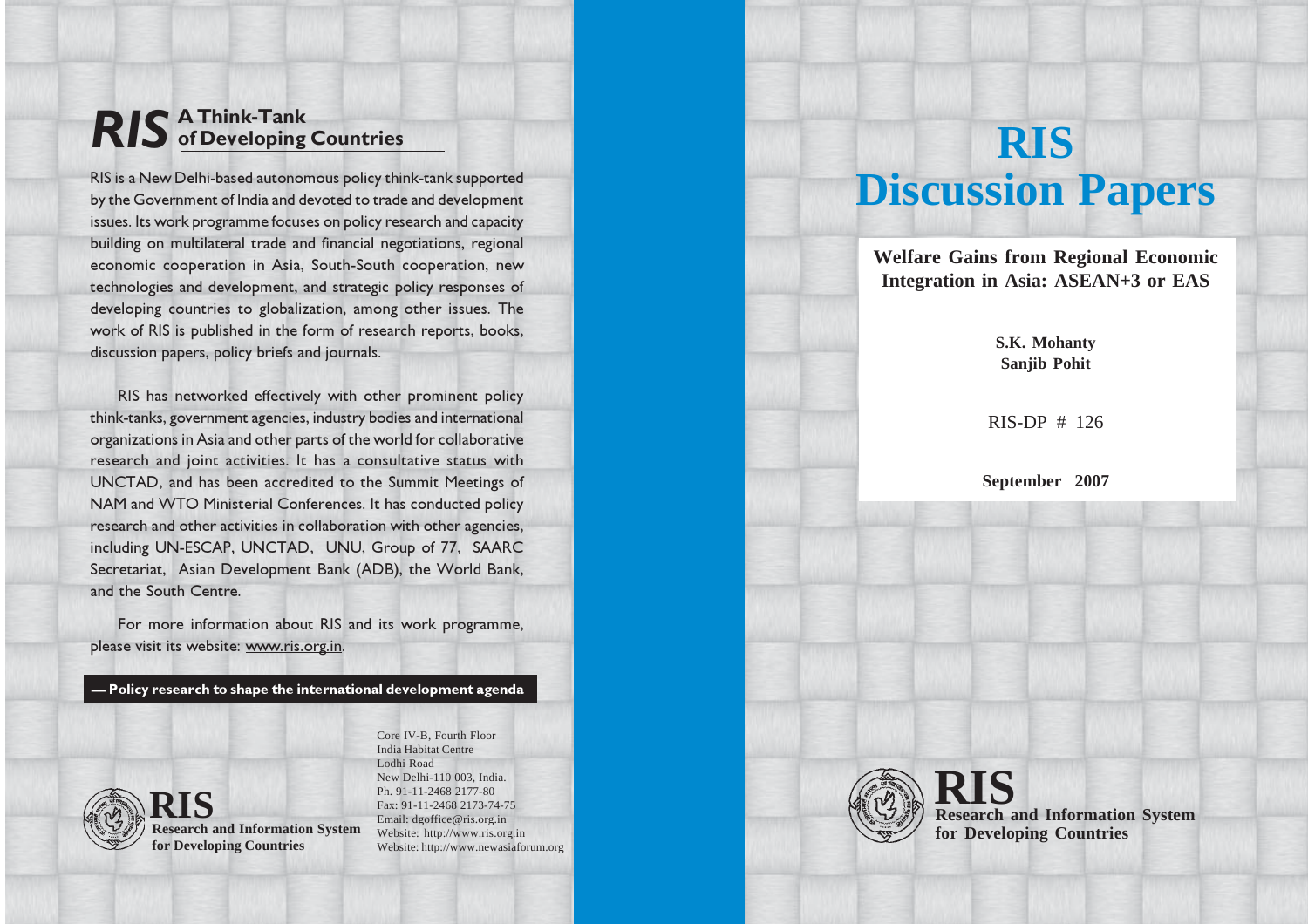**Welfare Gains from Regional Economic Integration in Asia: ASEAN+3 or EAS**

> **S.K. Mohanty Sanjib Pohit**

RIS-DP # 126

September 2007



Core IV-B, Fourth Floor, India Habitat Centre Lodhi Road, New Delhi – 110 003 (India) Tel: +91-11-2468 2177/2180; Fax: +91-11-2468 2173/74 Email: dgoffice@ris.org.in

RIS Discussion Papers intend to disseminate preliminary findings of the research carried out within the framework of institute's work programme or related to the themes included in the work programme. The feedback and comments may be directed to the author(s). RIS Discussion Papers are available at www.ris.org.in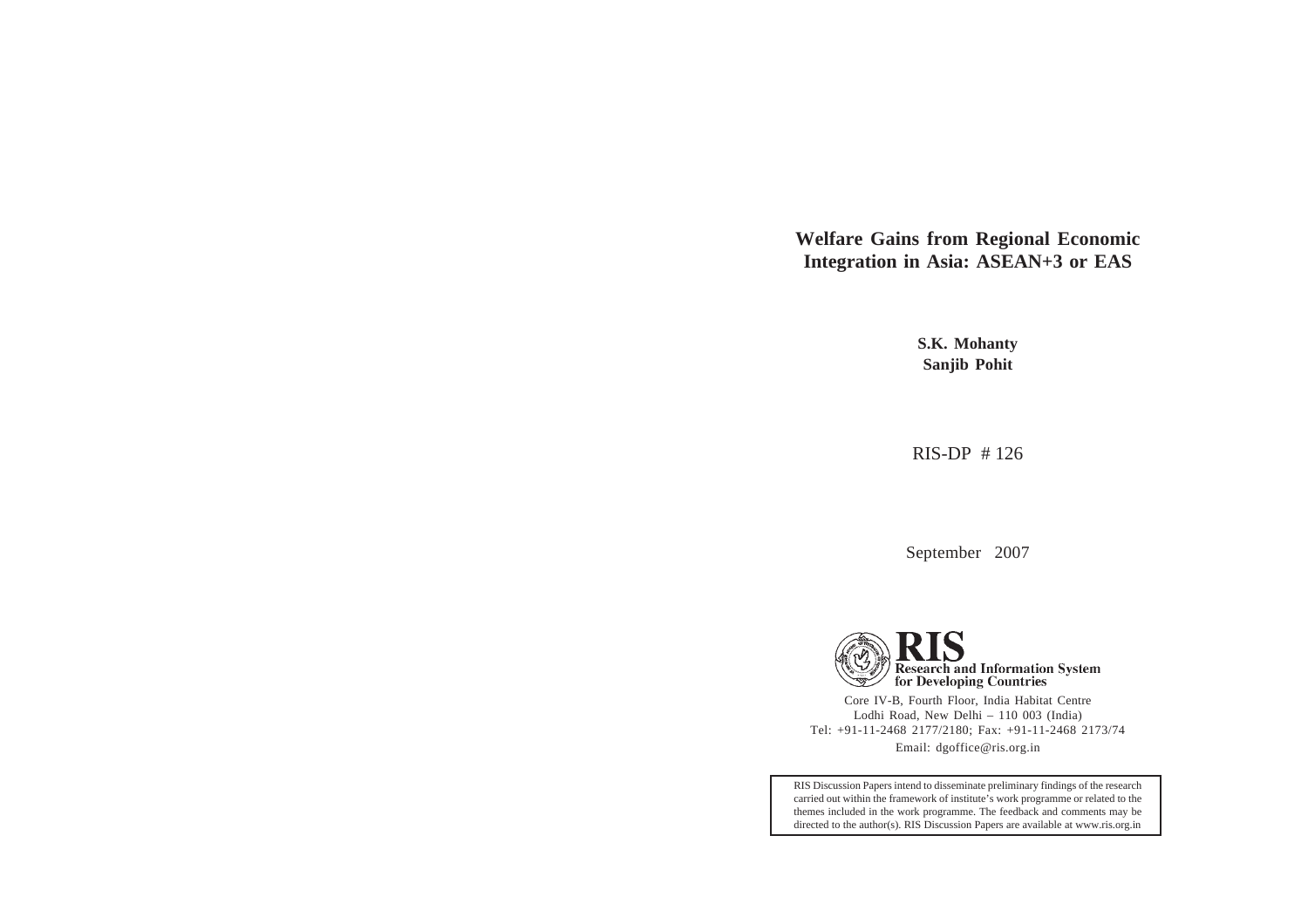# **Welfare Gains from Regional Economic Integration in Asia: ASEAN+3 or EAS#**

**S.K. Mohanty\* and Sanjib Pohit\*\***

*Abstract:* The experiences of Asian countries suggest that the region has substantial economic potentials and synergies between these countries and they can be better tapped with comprehensive economic cooperation. With this approach formation of an Asian Economic Community is not too far away from now. Next phase of liberalisation in Asia should focus on deep economic integration. Sitting on the driving seat, ASEAN's economic interest should be given priority while taking a view on further regional economic liberalisation in Asia. The core issue is , which group of countries between ASEAN+3 and East Asian Summit (EAS) countries, would elicit maximum benefit to the region in general and ASEAN in particular? Using an Applied General Equilibrium (AGE) model in a monopolistic framework, the paper suggests that next Round of economic liberalisation should start with EAS.

#### **Introduction**

Asia is emerging as a vibrant economic space in the new millennium, and it is gradually reviving its earlier position as a dominant global economic power as exhibited at the beginning of the nineteenth century.1 In this new episode of Asia's resurgence in the twenty- first century, the integration of some of the East Asia countries has played an important role in inducing other Asian countries to engage in the high growth process. Consolidation of ASEAN countries in the 1990s, and their efforts in roping-in 'Plus' countries in regional economic integration, have triggered rapid economic growth in Asia during the last decade (Lamberte, 2005). A major step in this direction was a decision to launch the East Asian Summit (EAS) to deepen their level of integration.

<sup>#</sup> The authors express their sincere gratitude to Dr Nagesh Kumar for his constant support and critical insights towards completion of this paper.

<sup>\*</sup> Fellow, RIS and \*\* Senior Fellow/Chief Economist, National Council of Applied Economic Research (NCAER), New Delhi.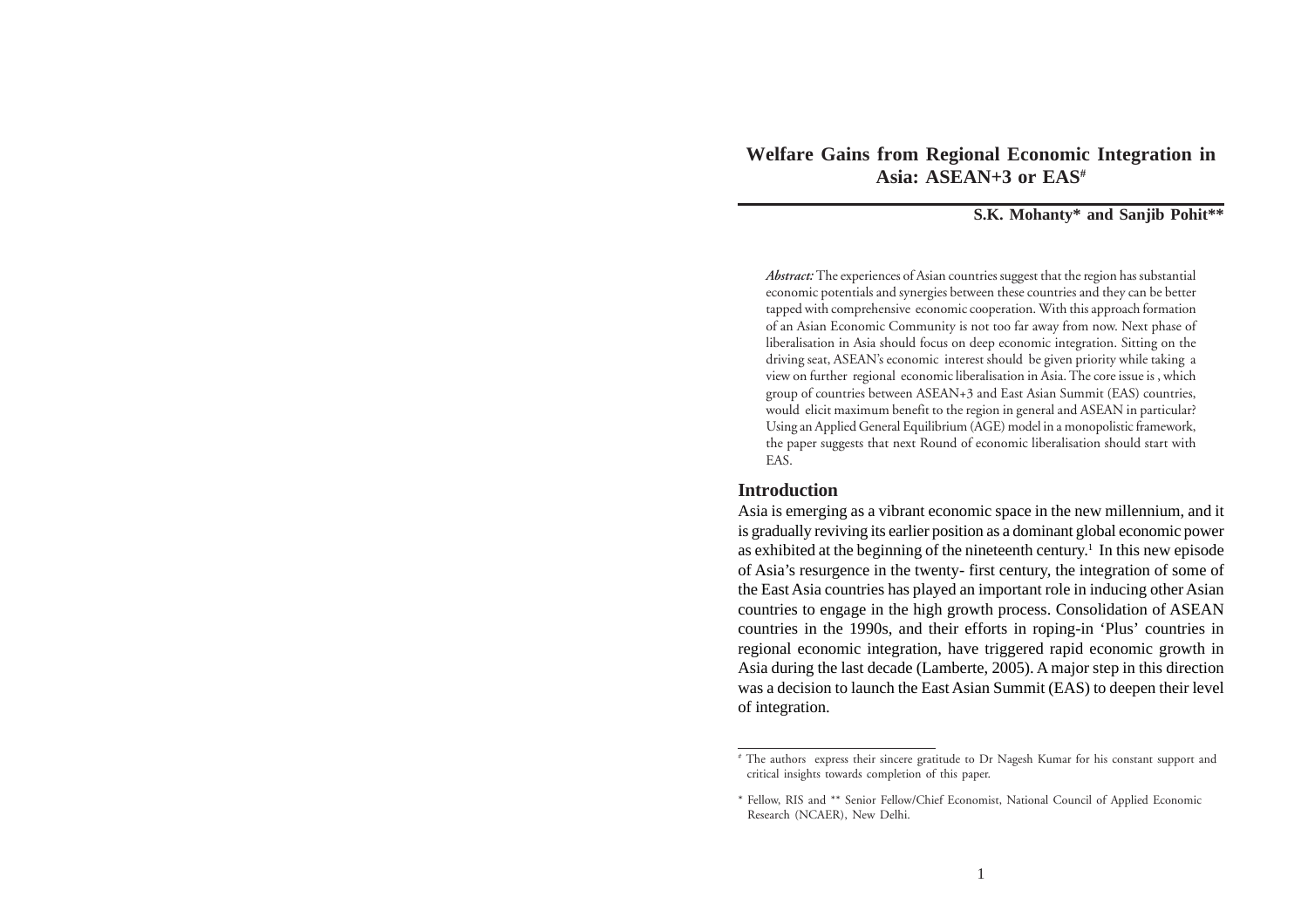Several studies (Kumar, 2005) have observed that EAS could be the beginning of a process which would take the region towards the formation of an Asian Economic Community (AEC). These Summits have come at a time when Asia is expanding rapidly amidst new economic challenges. At the beginning of this decade, certain positive developments occurred in Asia that provided encouragment for the formation of AEC. After a prolonged phase, Japan has made a smart recovery from its recession (IMF, 2007). China and India have continued to maintain their high economic growth and such performances have been sustained over a long period of time (Rajan and Sen, 2005; Rahman and Andreu, 2006). As a result of the surging economic prosperity, the middle income group in ASEAN and Plus countries has been growing with high consumption propensity. This has been a major contributing factor for the fast expansion of the regional markets in Asia for production, investment, technology and skilled human power through integration of regional economies. Besides, regional economies have shown greater resilience to various forms of crisis including natural disasters such as earthquake, tsunami, and external shocks such as hike in petroleum prices, etc. The platform for wider Asian regional integration is near set for 'take off' and, therefore, a regional initiative like EAS is an important step in this direction.

The readiness of Plus countries is not different from that of ASEAN countries to join further integration process in AEC. Japan and Korea are already better placed in terms of their economic development than ASEAN and other Plus countries to complement the EAS process. India and China have achieved major strides in their economic development in recent decades. The emergence of these countries with their enormous import-dependence on neighbouring countries, has begun to transmit growth impulses to their partner countries, providing them the opportunity to also grow fast (Mohanty and Chaturvedi, 2006) .2 These large and fast growing countries have large synergies with ASEAN countries, and this would improve prospects of welfare effects mutually. Australia and New Zealand are developed countries that have complementarities with ASEAN in diversified sectors.

In the recent surge of Asia in terms of its robust economic performance, ASEAN has played a major role. During the last two decades, not only has trade among the ASEAN partner countries increased but even intra-regional trade of ASEAN+4 countries has increased substantially, which has contributed to surge of overall economic activities in Asia in terms of trade, investment and movement of skilled persons (Sinharoy, 2004). Regional countries have revealed their strong preference for trade with close neighbours, and this has been an important factor in making Asian global trade 'Asia centric'. This trend would be even more profound with a deeper level of integration.

Unlike North America and Europe, Asia has not benefited substantially from the regional process due to lack of effective leadership in the long run. In the present situation, ASEAN commands effective leadership to take emerging Asian countries towards the right track. The 'Plus' countries have rallied around the 'Core ASEAN' countries to optimize synergies existing between them. In the absence of ASEAN in command, the possibility of economic integration in Asia with the mutual cooperation between 'Only plus Countries' or/and other Asian countries, is perhaps very low. Since, ASEAN is at the driver's seat, it has to think about the appropriate group of countries (ASEAN+3 or EAS) which are to carryout another liberalisation initiatives under the AEC, taking into account which group of countries is likely to generate the maximum welfare gain to ASEAN (Pitsuwan, 2007).

Two issues need attention in order to take a view on the future membership architecture of AEC. These two pressing issues are: (a) what is the ideal size of AEC, and (b) what should be the coverage of economic liberalization to make AEC an effective regional trading arrangement.

*Membership*: It is apparent that the organisational architecture of AEC is closely linked to the economic interests of ASEAN. To what extent the large economic interest of ASEAN can be better served— whether with a small group of 'Plus countries', or with a larger group of 'Summit level' countries—is a critical issue which must be looked at by ASEAN keeping in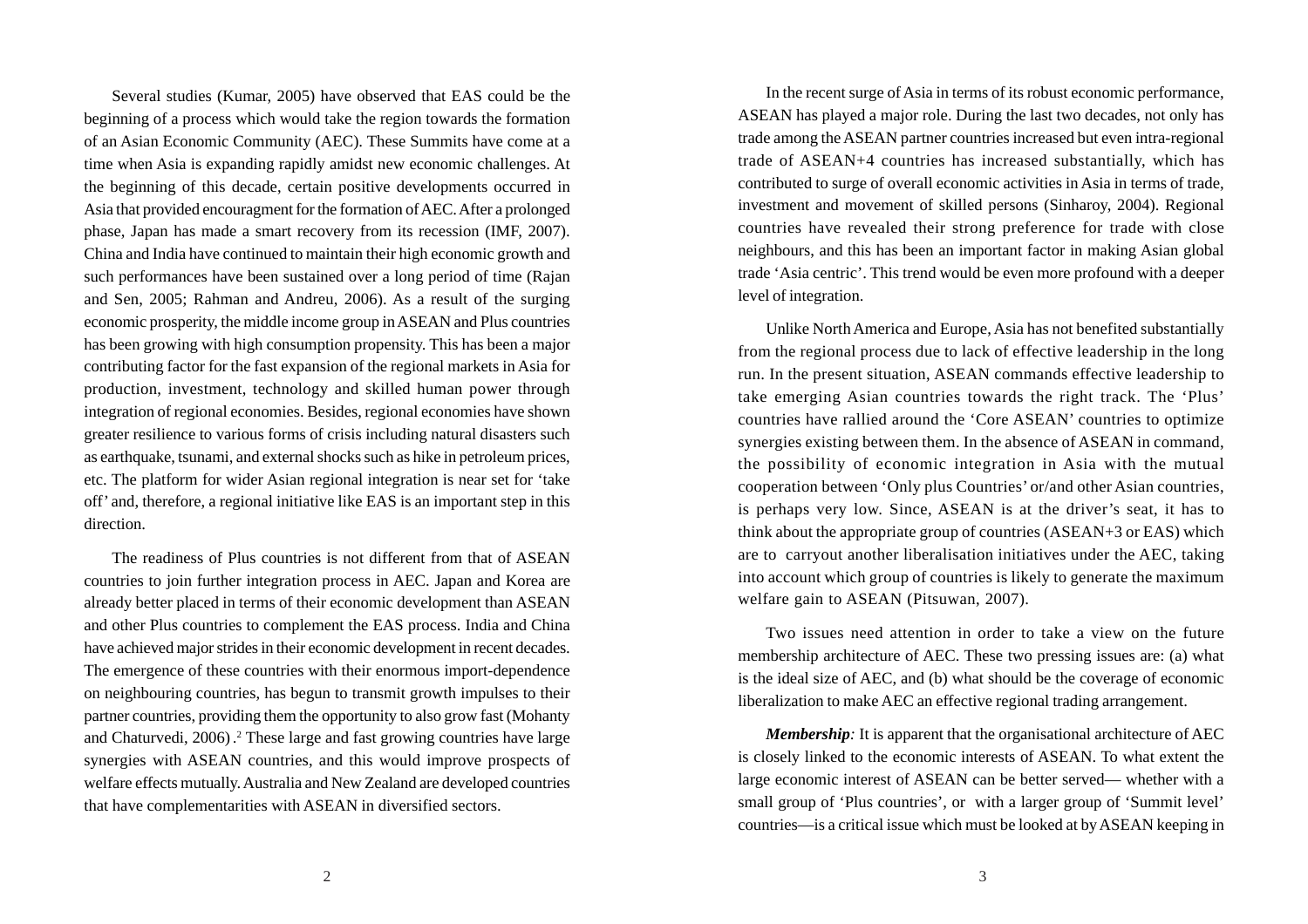view the absolute economic gains from the alternative arrangements. Ideally speaking, if ASEAN gets maximum advantages by forming close economic cooperation with ASEAN+6 than with ASEAN+3 (APT), then ASEAN should give a positive indication to ASEAN+6 to be the basis for forming AEC. The right to resolve the membership issue in AEC rests with the ASEAN and the regional caucus is yet to decide on this issue.

In the literature, two divergent views are discussed regarding the membership structure of AEC. Some of the Plus countries have taken the lead in arguing out the shape of the future AEC. While a few members have argued in favour of ASEAN+3 as natural partners for forming the AEC, some others favour ASEAN+6 as the ideal group for the proposed AEC (Kawai and Wignaraja, 2007 and Kumar, 2006). The genesis of the first proposal was that 'Plus Three' countries worked very closely during the period of the 'Asian financial crisis'; and they jointly mooted several initiatives to overcome the same AEC. Since they have worked together closely from the days of the economic crisis, they (APT) should exclusively form the core of the EAS. The position of anthor group of countries is that ASEAN+3 countries in 2004 decided to form the AEC with ASEAN+6, and this decision may be implemented when AEC is eventually formed (Kawai and Wignaraja, 2007 and Kumar, 2006). There is another view on the architecture of the AEC. Some others feel that if AEC is to start with a smaller group, then it should be with 'Plus' countries rather than including other 'new members' like Australia and New Zealand (Smith, 1998). In that case AEC may be formed with ASEAN+4 than with ASEAN+3. This may be treated as third alternative proposal on AEC. The alternative responses to the question of membership of AEC, ASEAN+3, ASEAN+4 or ASEAN+6, are an area for further empirical examination.

*Trade Liberalization:* The trade liberalization issues would remain complex when EAS resolves its membership issue, and then proceeds to adopt a scheme of economic reforms which would enhance its regional welfare gains. In order to optimize the benefits and gains from regional initiatives to the individual partner countries, attempts need to be made to forge a broader regional framework, which will provide a seamless market and facilitate harnessing synergies more effectively. In the milieu of the large financial gains for the region, implications of wider and deeper regional integration are empirically examined by several studies, and the results are indicative of the need for a broader regional integration (Kumar, 2005).<sup>3</sup>

The member countries may start with a Free Trade Area (FTA) with reduction of trade protection in the form of tariff and non-tariff barriers. It is often argued that economic liberalization may not be effective with an FTA because several FTAs are operational in the region and overall global tariff and non-tariff barriers are being lowered under multilateral trade negotiations. Therefore, in recent regional/bilateral trade arrangements, wider issues are included, for example, trade in services. Such agreements not only cover trade in services in specific sectors but also the mode of delivery of services. Many studies emphasize the fact that the largest interest of developing countries in services negotiation could be in the movement of natural persons, that is mode 4 (Mohanty, Pohit and Sinha Roy, 2004). Therefore, GATS issues need to be covered in the proposed trading arrangement. Some of the investment issues need to be incorporated in the regional integration arrangements (RIAs). In various RTAs, investment is prominently covered (Globerman and Shapiro, 1999). According to the existing laws in many countries, investment is restricted to flow within the political boundaries. In case mobility of investment is allowed freely within the AEC; welfare gain for the region can be enhanced through allocative efficiency of capital. In fact, allocative efficiency will enhance the productivity of the regional production process (Schiff and Winters, 2003), and the region is likely to be placed on a higher growth trajectory. Therefore deep trade integration in the AEC may be envisaged with comprehensive liberalization in several areas including trade investment and liberalization of trade in services.

This chapter makes an attempt to examine the optimal package of regional economic liberalisation which would maximize the benefit of ASEAN countries from further economic liberalization initiative. This would addresses two issues: (a) which ideal group of countries would benefit ASEAN the most from the three alternatives of country-combinations, that is, ASEAN+3, ASEAN+4 or ASEAN+6, (b) which comprehensive economic liberalization scheme (FTA, FTA+ investment or FTA+investment+trade in services) would be appropriate for EAS countries to optimize the welfare of ASEAN countries. The simulation exercise is undertaken using a monopolistic version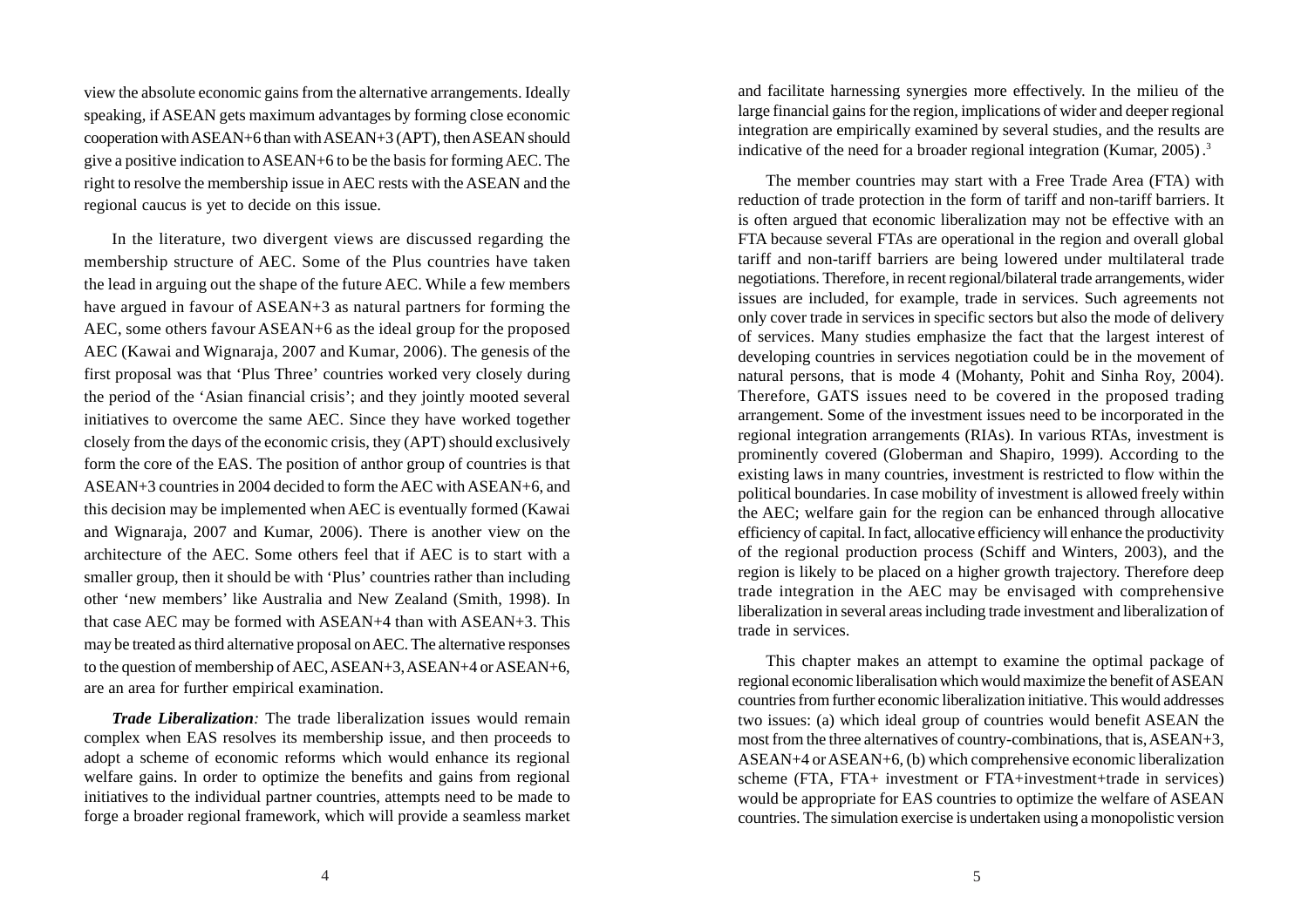of Computable General Equilibrium (CGE) and assuming a seamless East Asian community without taking into account the existing bilateral/subregional/regional arrangements. In this chapter nine alternative simulations are considered, taking different combinations of country-groupings and depth of trade liberalization. The focus of the paper is to identify which country combination to provide maximum economic welfare to ASEAN countries in a comprehensive economic liberalization framework.

## **The Model**

It is apparent from the recent spate of activities that AEC is to be reconstituted keeping ASEAN at the driver's seat. ASEAN is in full command to decide on the architectural design of the new caucus, based on its own economic interest from the regional grouping. The Applied General Equilibrium (AGE) model in this chapter is designed to accommodate alternative membership criteria as also various schemes of economic liberalization taking trade, investment and trade in services into consideration. As far as trade liberalization is concerned, the identified sectors are considered to be large to be put in a general equilibrium model, therefore certain key factors<sup>4</sup> in each of these sectors are considered for liberalization.

A monopolistic<sup>5</sup> version of the multi-regional AGE model is used in the present simulation analysis to estimate welfare implications of the AEC, which can take shape based on its present 'Summit level partners' and also to pursue some scheme of economic liberalisation from various alternative schemes available in the literature, taking into account world economic activity in 26 different aggregated sectors and 15 aggregated regions/countries and rest of the world.<sup>6</sup> The model estimation is primarily based on GTAP database, version 6, but it is supplemented by additional data from other sources.7 Based on the country disaggregations available in GTAP 6, 11 out of the 16 country/regional groups are considered for the AEC country-grouping in the model. Similarly, global and regional/country economic actives are categorized into 5 agricultural sectors, 17 manufacturing sectors and 4 services sectors in each economy represented in the model.

This model accords special attention to three principal factors of production, namely, unskilled labour, skilled labour and capital. Among these factors, unskilled labour is considered perfectly mobile across sectors within a country and not across the AEC. This assumption is common for all scenarios in the model. However, it is assumed that factors such as skilled labour and investment are perfectly mobile across AEC, depending upon the model specifications in different scenarios.<sup>8</sup>

Based on the above factors and alternative country groupings of the AEC, this exercise resulted in nine alternative scenarios. The core issue is which alternative country grouping of AEC is likely to generate optimal welfare gains for the ASEAN countries. The choices of country-groupings are ASEAN+3, ASEAN+4 and ASEAN+6. Optimization of economic welfare from liberalization by these groups of countries would identify the group most suitable for the formation of the AEC.

For effective regional arrangement, deeper integration is required in EAS. For this consideration we have gradually intensified the depth of integration in the proposed region in various scenarios. To begin with, the first scenario could be liberalization of tariff, followed by liberalization of tariff and investment together and the last scenario covers simultaneous liberalization of trade, investment and movement of natural persons.

**Table 1: Alternative Scenarios for Economic Liberalisation**

|                          | $ASEAN+3$ | $ASEAN+4$ $ASEAN+6$ |   |
|--------------------------|-----------|---------------------|---|
| <b>FTA</b>               |           |                     | ш |
| $FTA+Investment$         |           |                     |   |
| FTA+ Investment+Services | VП        | VIII                |   |

*Note***:** These scenarios are simulated using monopolistic CGE models. *Source***:** Authors.

In this paper, nine alternative scenarios are conceptualized (see Table 1). We focus on the sequence in which the three alternative groups of countries are expected to perform—from shallow to deeper level of integration. Even in each simulation, variations in the performances of individual countries are examined along with the extent to which regional countries are coping with a deeper level of economic liberalization. (In the subsequent discussions on scenario analysis, the numbering pattern of simulations as presented in Table 1 will be followed.)

# **Towards an Optimal Size of EAS and Depth of Trade Liberalization: Simulation Results**

The experiences of some of the successful RTAs across the world suggest that significant welfare gains to individual member countries occur due to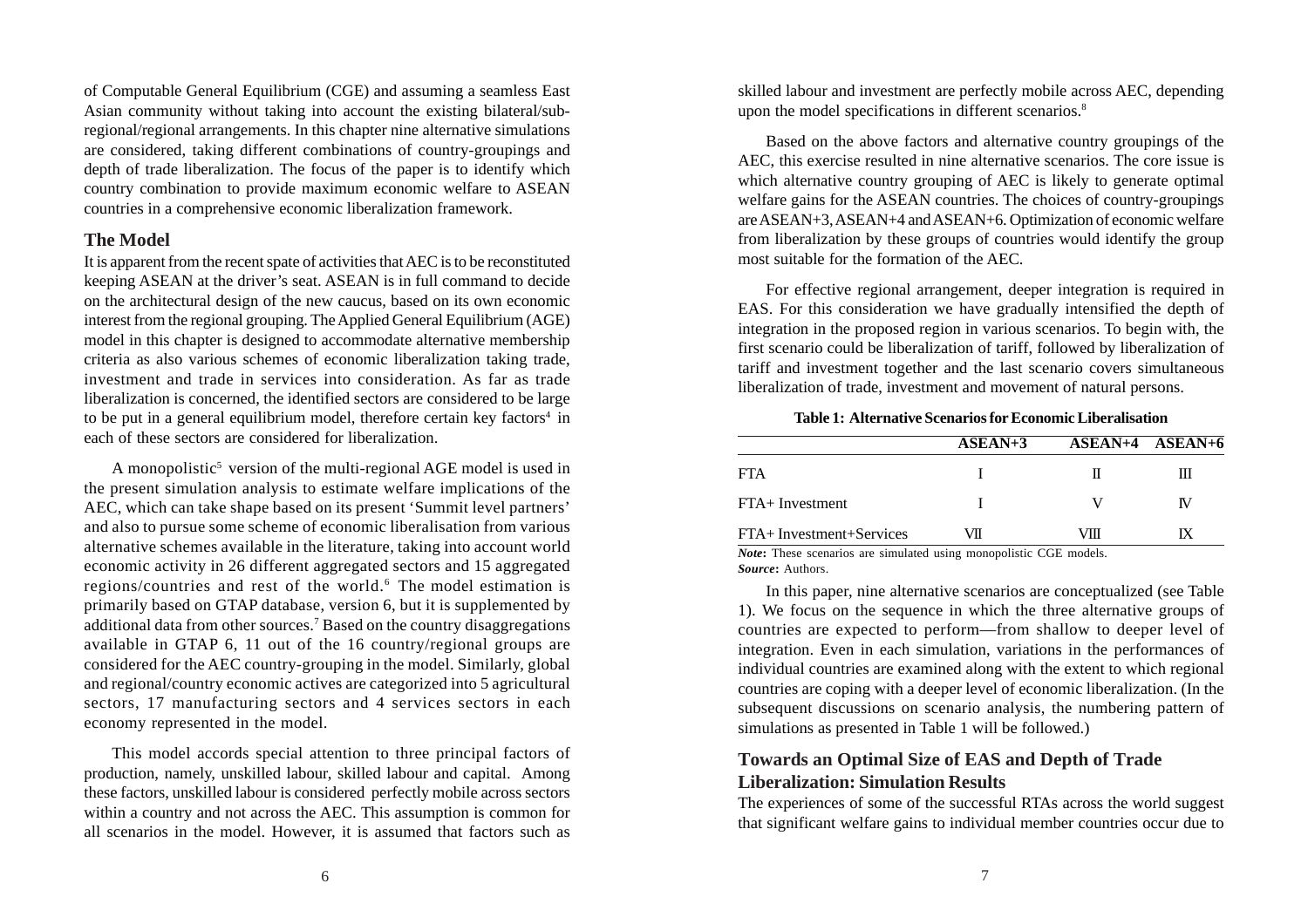substantial trade liberalization along with free cross border investment and movements of skilled labour.<sup>9</sup> With the fast increasing growth in the global demand for technology-intensive products (UNCTAD, 2004; Mohanty and Arockiasamy, 2007) and rapidly growing capital intensive production process of such products, free movement of investment within the region combined with industrial technology is bound to rise (Kumar, 2004). Many countries in East Asia have acquired competitiveness in desired lines of production and are becoming production power houses for Asia and also for the rest of the world (Wilson et al., 2005). In recent years, several Asian countries have strengthened their skilled manpower through massive investment in human development; and management of human resources is considered to be a key area of potential gains for these economies. Moreover, in the WTO negotiations, developing countries hope to achieve their long-term interest of free movement of skilled labour, with the phrase 'movement of natural persons' under GATS mode 4. In the regional context, free movement of skilled labour has immense potential for the development of the region as it allows temporary engagement of skilled labour for the facilitation of specialized assignments prevents permanent migration (Mohanty, Pohit and Sinha Roy, 2004).

In the context of the East Asian Caucus, welfare gains arising from complete trade liberalization along with free cross-border investment and movements of skilled labour within the region are examined. Regional countries are better placed to benefit more by adopting an overarching FTA among East Asian countries, instead of engaging themselves in bilateral FTAs and sectoral cooperation. The implications of deepening of regional integration among the AEC countries in different schemes of regional cooperation, is empirically examined. Since the structure of the AEC at present is in a fluid state, we confine the scope of our discussion to welfare gains for the AEC which is yet to take the shape of formal country-grouping and to the adoption of a scheme of economic liberalization from among many alternatives.

## **Alternative Schemes of AEC and Regional Welfare Gains**

Very often the regional process is not preferred to a multilateral process on the ground that the former is trade diverting in nature, which would increase regional welfare at the cost of global welfare. Hence, to make the process of AEC more meaningful, it should be trade creating in nature rather than trade diverting. The trade liberalization policies, following the formation of

AEC, would result in reallocation of productive factors across sectors owing to an increase in demand for tradable sectors within the region. In the process, allocative efficiency of the existing factor endowments would be altered, and so also relative real prices of different factors. The scale of production and the level of production would also undergo significant changes in different regional economies. On the whole, the implications of such restructuring are reflected in the estimation of welfare gains, which are physically quantifiable.

With the formation of an FTA under AEC, the regional welfare gains could be within a range of US\$40 billion to US\$176.1 billion, depending upon the composition of membership and the depth of economic liberalization between member countries as shown in Table 2. The results indicate that the proposed FTA is likely to enhance the welfare of both region and individual member countries. The AEC would be trade creating in nature where both the AEC and the global economy are likely to benefit in terms of positive welfare gains. The magnitude of absolute gains in regional welfare will also enhance global welfare. Depending upon the membership structure of AEC and the level of trade liberalization, the additional global welfare could range between US\$6.7 billion to US\$740.1 billion in a year. All the major regions of the world would benefit from the trade liberalization in AEC when its sequence of liberalization is more comprehensive (it covers all issues including trade, investment and trade in services among the regional partners).

It is shown in Table 2 that ASEAN and 'Plus 3' countries would have limited welfare gain when AEC takes the shape of APT, and their overall regional gain increases when they move from a shallow to a deeper level of integration. Most of the countries in the regional caucus show a similar experience.

When India is included in the regional caucus, it makes significant difference to the whole region and also to individual countries in terms of welfare gain. For example, the absolute level of welfare rises between 30.5 per cent to more than 34 per cent in various schemes of trade liberalization when India joins ASEAN+3 in AEC as compared to a situation when ASEAN+3 alone forms AEC. If APT forms AEC and the group resorts to comprehensive liberalization covering trade, investment and skilled labour movement, the additional welfare gain for the region could be to the tune of US\$87.3 billion per annum, but on adding India to the group, regional welfare is likely to be enhanced to US\$113.6 billion per annum. The gains could be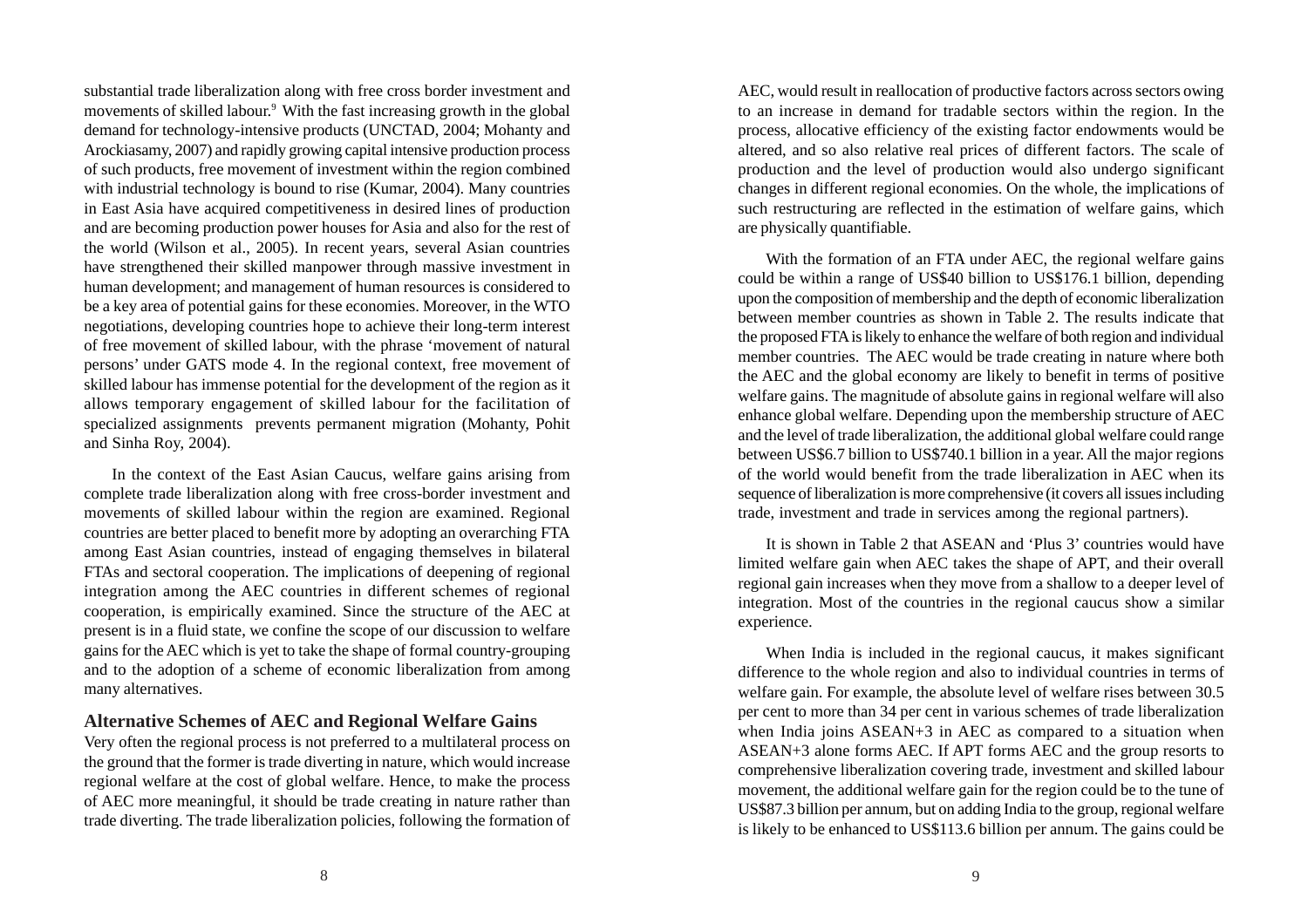| Scenario:IX                         |                                       | ASEAN+6         | 22300       |              | 2670<br>2005<br>1165<br>3765       |              |          | 91029 | 10976<br>30128 |       | 6462            | 5926                          | 1667            | 3336       | 51839 | 25641 | 230            | 281046            |
|-------------------------------------|---------------------------------------|-----------------|-------------|--------------|------------------------------------|--------------|----------|-------|----------------|-------|-----------------|-------------------------------|-----------------|------------|-------|-------|----------------|-------------------|
|                                     | FTA, Investment and Trade in Services | ASEAN+4         | 15806       | 1956         | 1383                               | 755          | 2520     | 51313 | 7650           | 17193 | 5026            | 5369                          | 655             | 2295       | 98944 | 84667 | <sup>138</sup> | 86044             |
| Scenario: VII Scenario: VIII        |                                       | ASEAN+3         | 13004       |              | 1692<br>1179                       | 698          | 1958     | 40236 | 6503<br>11561  |       | 3428            | 1477                          | 224             | 634        | 20910 | 17516 | $\frac{9}{5}$  | 39106             |
|                                     |                                       |                 | 2320        | 3243         | 1076                               | 1483         | 4236     | 70451 | 10716          | 8571  | 5803            | 6534                          | 1582            | $-559$     | 26502 | 17810 | 23             | 44894             |
| Scenario:IV Scenario:V Scenario:VI  | FTA and Investment                    | ASEAN+4 ASEAN+6 |             |              | 993<br>2981<br>981<br>1457<br>3806 |              |          | 56118 |                |       |                 | 9971<br>4683<br>5352<br>53721 | $\frac{5}{2}$   | $-396$     | 17261 | 11591 | $-16$          | $-29264$          |
|                                     |                                       | ASEAN+6 ASEAN+3 | 903         | 1897         | $\frac{80}{6}$                     | 1180         | 3202     | 56639 | 8382           | 380   | $124$<br>$-308$ |                               |                 | $-310$     | 15881 | 12845 | $\frac{1}{4}$  | 29051             |
|                                     |                                       |                 |             | 2670<br>2435 | 809                                | 1300         | 3272     | 27804 | 6271           | 10832 | 2947            | 3683                          | 893             | $-242$     | 10122 | 11875 | Š-             | 22260             |
| Scenario:I Scenario:II Scenario:III | FTA                                   | ASEAN+4         |             | 2434<br>2270 | 733                                | 1281         | 2981     | 24786 | 5749           | 9362  | 2680            | $-225$                        | $\tilde{\zeta}$ | $-185$     | -7375 | 9486  | $-18$          | 17064             |
|                                     |                                       | ASEAN+3         | <b>160Z</b> | 1942         | 597                                | 1060<br>2554 |          | 22090 | 4857           | 7402  |                 | $-122$<br>$-222$              | កុ              | $-256$     | 7330  | 9988  | $\frac{6}{1}$  | $-17287$          |
|                                     |                                       | Country         | Indonesia   | Malaysia     | <sup>2</sup> hilippines            | Singapore    | Thailand | Japan | Korea, South   | China | India           | Australia                     | New Zealand     | South Asia | NAFTA | EEA   | Jceania        | Rest of the World |

**Table 2: Absolute Change in Welfare Gains from the East Asian Economic Integration**

Table 2:

Absolute Change in Welfare Gains from the East Asian Economic Integration

*(million US\$)*

(million US\$)

regional integration. *Notes*: Additional increase in welfare in terms of GDP for each country in the event of regional integration. <sup>of</sup> event the  $\Xi$  $country$ each for of GDP in terms in welfare *Source*: Authors' computations.computations increase Notes: Additional<br>Source: Authors' o even higher if ASEAN+6 form the core of AEC. The region is likely to benefit more when investment and skilled labour are allowed to move freely within the AEC. The magnitude of absolute increase in welfare gains under the comprehensive trading arrangement would be US\$ 176.1 billion per annum.

Liberalization among AEC countries may lead to different levels of welfare gain for individual countries depending upon the maturity of economies, composition of trade, level of openness, trade potential, etc. As the size of member countries differs significantly, the welfare effect of a country/ region is viewed in relation to its GDP. Table 3 provides the estimates of the potential welfare effect with respect to GDP for each country and also for the region. The overall responses of member countries indicate that the level of gain increases as one moves towards deeper level of integration, though there are some exceptions. Within the ASEAN, countries such as Indonesia and the Philippines, which are performing well to catch up with other, more advanced countries of the region, are likely to gain more from the most comprehensive economic cooperation than others. Some countries have been articulating the structure of AEC as APT to start with, but the results show that China's economic interest in AEC lies in comprehensive economic cooperation with a wider group of countries, that is, with ASEAN+4 or ASEAN+6. India may be comfortable with either investment liberalization along with trade or comprehensive economic cooperation.

There are concerns about the implications of the formation of EAS on regions which fall outside the AEC. For ASEAN and Plus countries, NAFTA and European Economic Area (EEA) are extremely critical economic units for trade and investment. Several studies have displyed concern about the negative fall-out of the EAS on those regions outside AEC. In order to avoid such a situation, some studies argue that an APEC type of RTA may be pursued based on the principle of 'open regionalism' (Ethier, 2000; Soh, 2004). In this chapter, we analyse the issue in order to mitigate the concerns of the adverse effects of AEC on those regions/groupings. The negative impact of the AEC on regions like NAFTA and EEA is of different magnitude in some simulation scenarios in the AGE model because those country groupings are not engaged in this regional arrangement. NAFTA and EEA are engaged in negotiations with ASEAN and Plus countries on a bilateral basis. When those cases are examined separately, the positive effects generated in the bilateral engagements may possibly be over compensated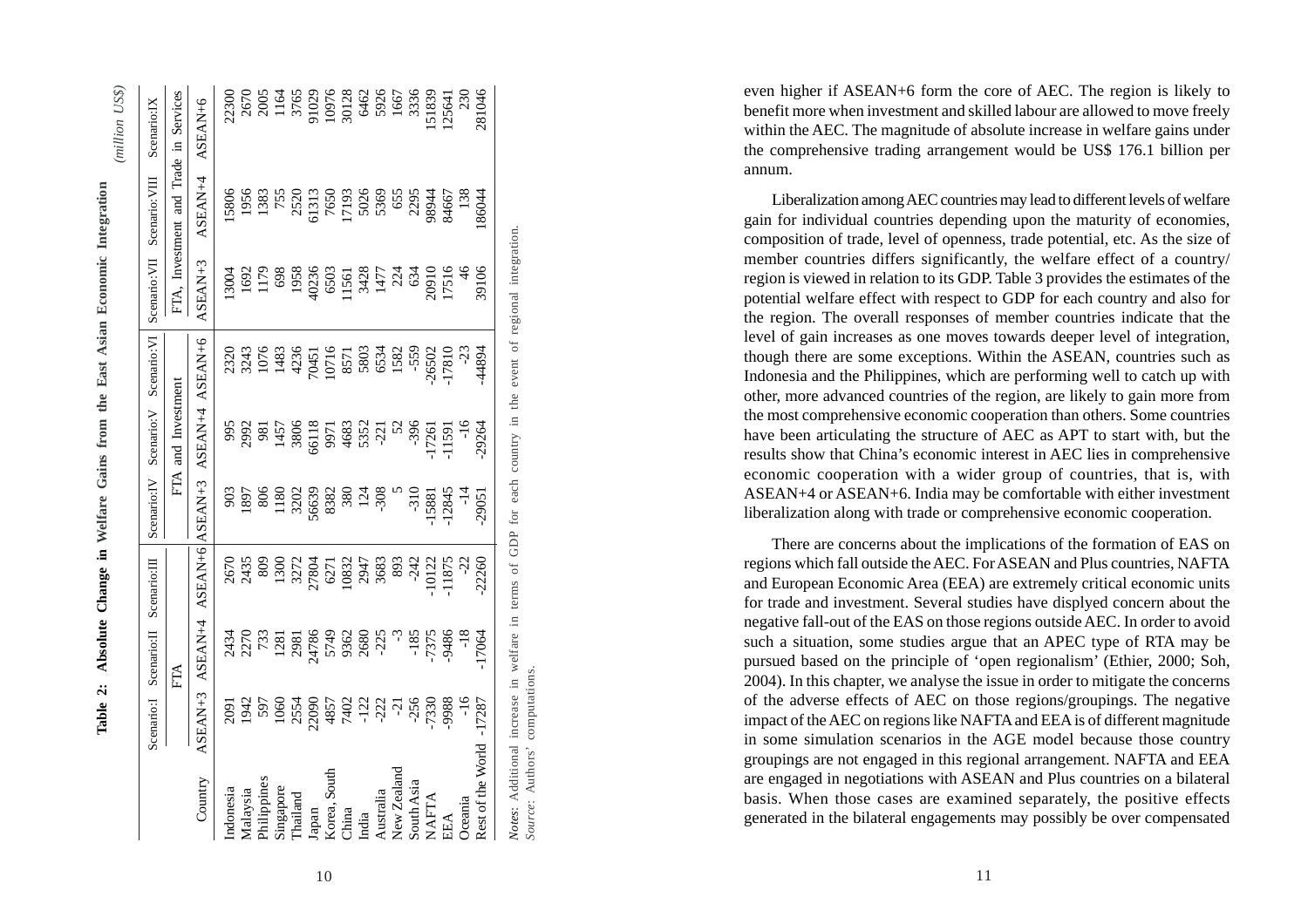|               | Scenario:I                                                            | Scenario:II     | Scenario: III    | Scenario:IV                   | Scenario: V Scenario: VI                  |               | Scenario:VII                                         | Scenario: VIII                     | Scenario:IX                    |
|---------------|-----------------------------------------------------------------------|-----------------|------------------|-------------------------------|-------------------------------------------|---------------|------------------------------------------------------|------------------------------------|--------------------------------|
|               |                                                                       | FTA             |                  |                               | FTA and Investment                        |               |                                                      | FTA Investment & Trade in Services |                                |
| Country       | ASEAN+3                                                               | ASEAN+4 ASEAN+6 |                  | ASEAN+3                       | ASEAN+4 ASEAN+6                           |               | ASEAN+3                                              | ASEAN+4                            | ASEAN+6                        |
| Indonesia     |                                                                       | 0.5             | 0.6              |                               |                                           |               |                                                      | 3.3                                |                                |
| Malaysia      | 2.3                                                                   |                 | 2.9              |                               | 3.3                                       | 3.6           |                                                      | 2.3                                |                                |
| Philippines   | 0.8                                                                   | $2.7$<br>1.0    | Ξ                | $\overline{a}$ $\overline{a}$ | 1.3                                       | 1.5           |                                                      | 2.0                                | 2.8                            |
| Singapore     | 1.3                                                                   | 1.6             | $\ddot{ }$ .     | $\overline{14}$               | 1.8                                       | 1.8           |                                                      | $\subseteq$                        | $\ddot{5}$                     |
| Thailand      | 2.3                                                                   | 2.6             | 2.9              |                               | 3.2                                       | 3.6           | 1.7                                                  | 2.2                                | 3.3                            |
| Japan         | 0.5                                                                   |                 | 0.7              |                               | $\ddot{1}$ .5                             | $\frac{6}{1}$ | $\ddot{=}$                                           | $\tilde{S}$                        | 2.2                            |
| Korea, South  |                                                                       | 0.4             | $\frac{5}{1}$    |                               | 2.3                                       | 2.5           | 1.6                                                  | $\tilde{\mathbf{c}}$               | $\frac{7}{5}$<br>$\frac{1}{2}$ |
| China         | $\frac{1}{2}$ 6                                                       | 0.7             | $0.\overline{8}$ |                               | 0.3                                       | 0.6           | 0.9                                                  | $\tilde{\mathbf{c}}$               | 2.3                            |
| India         |                                                                       | 1.9             | 2.0              |                               | 3.5                                       |               |                                                      | 3.5                                | 4.5                            |
| Australia     | $\frac{1}{5}$ $\frac{1}{5}$ $\frac{0}{5}$ $\frac{0}{5}$ $\frac{1}{5}$ |                 | $\overline{1.0}$ |                               |                                           | $3.8$ 1.8     |                                                      | $\ddot{5}$                         | 1.7                            |
| New Zealand   |                                                                       | 0.0             | 1.8              |                               |                                           | 3.0           |                                                      | $\tilde{\omega}$                   | 3.3                            |
| South Asia    |                                                                       | $-5$            | $-0.1$           |                               | $\frac{1}{5}$ $\frac{1}{5}$ $\frac{1}{5}$ | $-0.2$        | $\begin{array}{c} 4400 \\ 2000 \\ -1000 \end{array}$ | $\supseteq$                        | ني                             |
| NAFTA         | $\overline{Q}$                                                        | $-0.1$          | $-5$             |                               |                                           | $-0.2$        | 0.2                                                  | $\overline{0.0}$                   | $\frac{3}{2}$                  |
| EEA           | $\overline{Q}$                                                        | $\overline{Q}$  | Ģ                | 7.3997797772                  | $\overline{Q}$                            | $-0.2$        | 0.2                                                  | $\supseteq$                        | $\tilde{\mathbf{S}}$           |
| Oceania       | ಾ                                                                     | ಾ               | $-0.2$           | $\overline{5}$                | Ģ                                         | $-0.2$        | 0.3                                                  | $\supseteq$                        | $\overline{1}$                 |
| Rest of World |                                                                       |                 |                  |                               | $\overline{Q}$                            | $-0.2$        | 0.2                                                  | $\frac{6}{2}$                      | 4.                             |

Percentage Change in Welfare from the East Asian Integration **Table 3: Percentage Change in Welfare from the East Asian Integration** Table 3:

12

*Source*: Authors' computrations

Source: Authors'

computrations

which they are losing under the shallow form of regional integration in AEC. The results show that NAFTA and EEA are likely to benefit positively when there is a deeper level of regional integration in AEC, covering investment and free movement of 'natural persons' along with trade liberalization. These results may hold good irrespective of nature of size of membership architecture of the AEC. It is interesting to note that the percentage change in welfare gain may be significantly large for NAFTA and EEA, when the membership structure of AEC is large and there is deep regional integration.

# *Implications of Deeper Integration on Different Schemes of AEC*

The existing literature presents the fact that deep integration is more advantageous than shallow integration (El-Agreaa, 1999). When member countries are placed at different levels of economic development, the effect of different levels of integration may be diverse (Frankel, 1997). From nine alternative simulations, it is observed that the effects of regional integration with ASEAN+6 are better than the with ASEAN+3 because of the size of welfare effects accruing to the AEC region. The larger the size of the AEC, the larger would be the quantum of gains from the regional caucus as shown in Figure 1. Between ASEAN+3 and ASEAN+4, the gain from integration jumps up significantly from simple FTA to FTA combined with investment liberalization, while liberalisation with 'free movement of natural persons' adds little to overall welfare of AEC.





13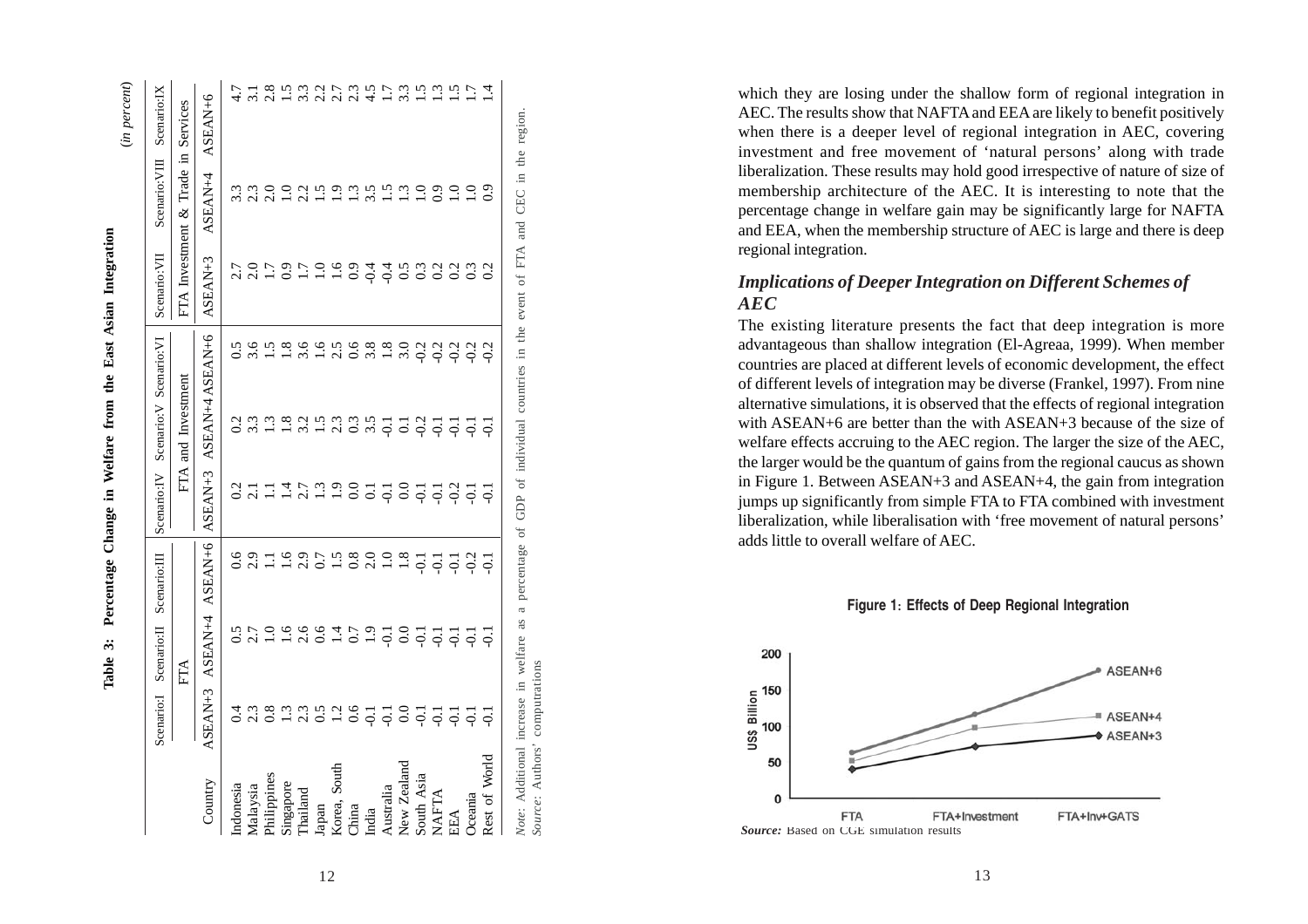

**Gains for the ASEAN Group in Various Schems of Figure 2: Liberalisation**

#### **ASEAN ASEAN+3 ASEAN+4 ASEAN+6**

*Source:* Based on simulation results

*Note:* ASEAN+3\_I denotes ASEAN+3 in FTA, ASEAN+3\_II in FTA and investment Liberalisation and ASEAN+3\_III in FTA, investment and free moment of liberalisation natural Persons.

A comparison between ASEAN+3 and ASEAN+6 is striking in terms of gains from regional integration under different liberalization schemes. Regional engagement in only tariff reduction may have differential effects on the two alternative country-groupings. When the two countrygroupings engage in a deeper level of regional integration, that is, FTA along with investment, the rate of increase in welfare gains would be much higher in ASEAN+6 than in ASEAN+3. If both the groups again engage in further trade liberalization, the divergence in welfare gains would increase sharply between the two groups. While the rate of incremental welfare gain is likely to decline in case of ASEAN+3 (under comprehensive economic cooperation or CEC), it may rise steadily in case of ASEAN+6 (under CEC scenario). This suggests that AEC is likely to benefit more if its membership base is relatively larger. The results support the Japanese suggestion that AEC should comprise of ASEAN+6 rather than ASEAN+3. The second observation is that there should be a deeper level of integration rather than a shallow level in order to maximize regional welfare effects.

## *The Gain for ASEAN Countries in Different Groupings*

As discussed earlier, ASEAN is on the driver's seat in AEC and its economic interests should be accorded priority while deciding on the membership issue in AEC. The membership composition should be such that ASEAN as a group gains the maximum welfare from the formation of new regional caucus. For this reason, we have regrouped welfare gain in each of the nine alternative scenarios separately and each scenario, we have estimated percentage welfare gains with respect to the group's GDP for the four groups separately, namely, ASEAN, ASEAN+3, ASEAN+4 and ASEAN+6.

The results show that ASEAN with any group of countries (that is, ASEAN+4 and ASEAN+6) is likely to gain if it is engaged in a deeper level of integration (see table 2). With ASEAN+3, ASEAN group of countries is not likely to gain much, irrespective of the level of economic integration. As the size of the AEC increases, the prospects of ASEAN getting welfare gains increases. ASEAN is likely to gain more with ASEAN+6. The results support the Japanese argument that AEC should be ASEAN+6 to optimize regional welfare.

### **Conclusions**

The experience of Asia with regionalism is very recent, but its achievements from the regional process have been unique and commendable. The trade pattern of the ASEAN-Plus countries is steadily tilting in favour of developing countries, and is also becoming more 'Asia centric'. With a strong trade bias towards neighbouring countries, surge in intra-regional trade has been the hallmark of this region. Intra-regional trade in the ASEAN+6 region comprises both resource-based and technology-intensive products, and the divergent export basket provides ample opportunities to its member countries, which are at different levels of economic development.

The Asian countries have learnt to depend on the regional process to maintain high economic growth, despite the periodic external shocks. It emerges that the formation of AEC can improve production efficiency in a number of sectors in the region. The proposed AEC region consists of both capital-surplus and capital-deficient segments, and the free flow of capital within the region can optimize investment opportunities in the region. The impact on the real rate of return on investment is also found to be positive, which strengthens with deepening of liberalization across sectors in AEC countries. The results corroborate the fact that labour gets an impetus from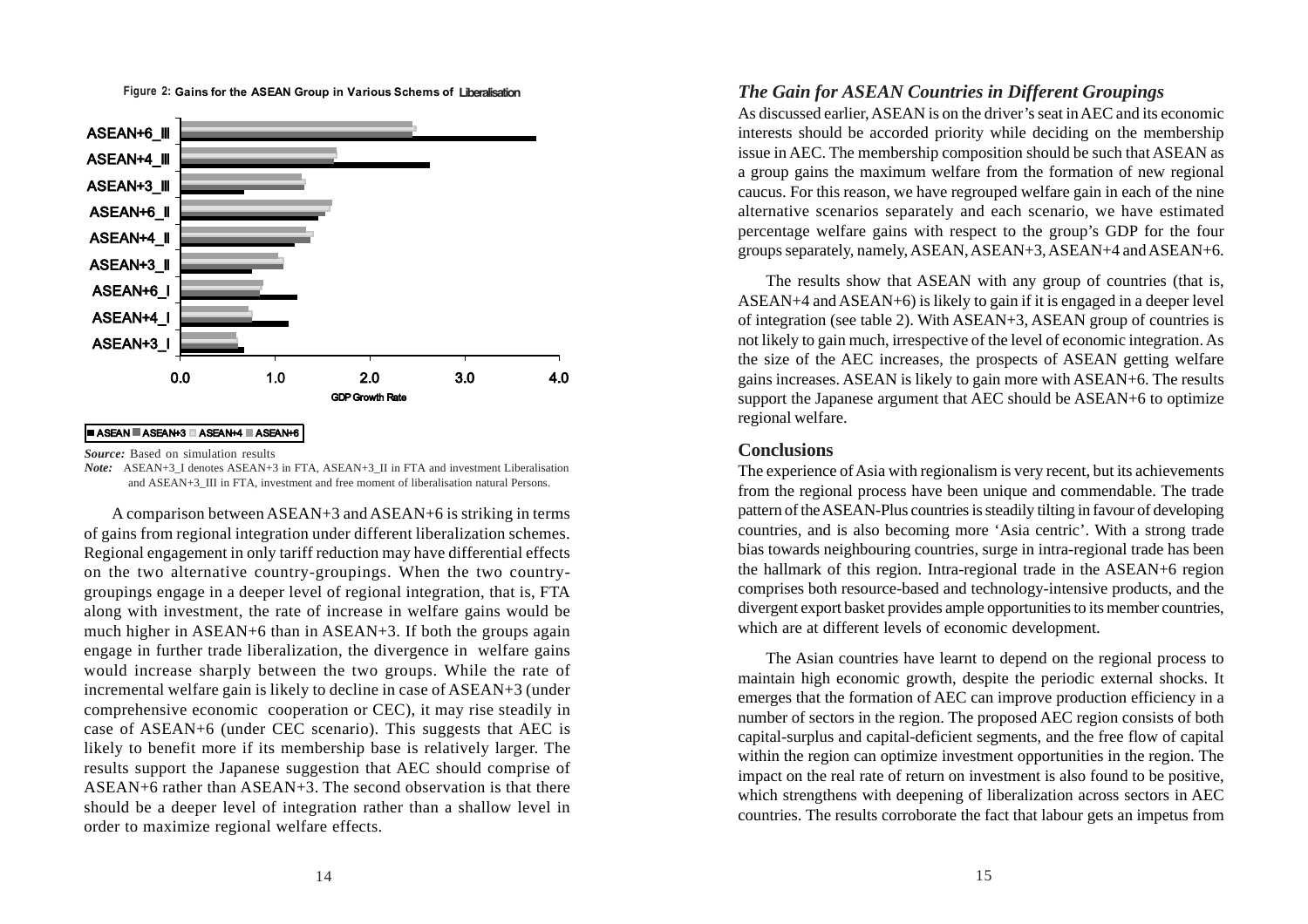the regional arrangement, and that skilled labour gets an advantage over others due to renewed focus on knowledge intensive industries. Hence, a free movement of natural persons may further improve intra-regional trade.

ASEAN is in the driver's seat of the AEC and, therefore ASEAN interest may be given priority while considering Membership architecture of the process of AEC. The theory on regional integration stipulate that deeper integration is preferred to shallow integration, and therefore economic liberalization in the proposed AEC should consider wider coverage of regional arrangements covering FTA, investment and free movement of skilled labour. In an AGE model, different country-groupings for EAS are combined with different levels of regional integration to identify the appropriate size of AEC and the suitable level of trade integration to optimize welfare gains of the AEC and the ASEAN as a group.

The empirical findings show that welfare gains from the formation of AEC may range between US\$40 billion to US\$176.1 billion per annum, depending upon the composition of membership and depth of economic liberalization in the proposed arrangement. The formation of the AEC would be global welfare enhancing rather than trade diverting which is a typical feature in many RTAs. Depending upon the structure of AEC, including membership and depth of liberalization, global welfare effects (including other regions of the world), are likely to be enhanced between US\$6.7 billion to US\$ 740.1 billion per annum.

India's inclusion in the AEC makes a significant difference to the whole region, and the region gains substantially in terms of additional economic welfare. When India joins the ASEAN+3, the absolute level of welfare of the caucus rises between 30.5 per cent to more than 34 per cent depending upon the level of liberalization. In case the AEC is formed with ASEAN+3, and liberalization takes place with comprehensive economic integration covering trade, investment and skilled labour movement, the additional gain for the region could be US\$87.3 billion per annum. However, the regional gains go up substantially to US\$113.6 billion in a year when India joins the caucus. Under the similar conditions, the entry of Australia and New Zealand in EAS may enhance incremental gains of the region to the extent of US\$ 176.1 billion per annum.

Most of the regions of the world and AEC countries are likely to benefit from the trade liberalization in AEC when its liberalization is more comprehensive covering trade, investment and free movement of skilled labour simultaneously and AEC covers all 'Plus' countries in it. If AEC comprises ASEAN+3, the group of ASEAN countries may not gain much irrespective of their level of economic integration. ASEAN is likely to gain more only when the EAS group is larger in size, particularly with ASEAN+6. The results support the alternative argument that AEC should comprise EAS Member Countries to optimize regional welfare.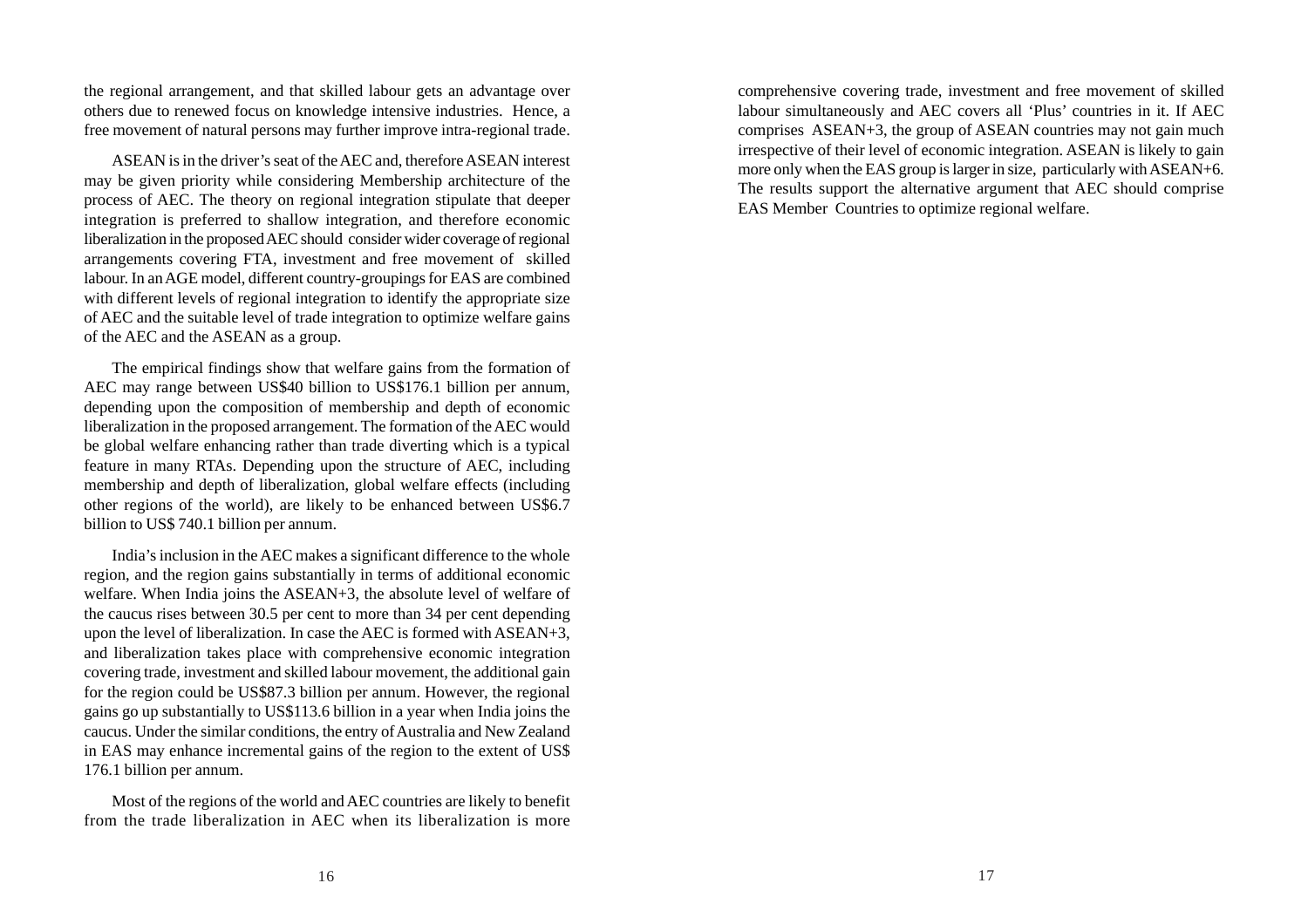## **Endnotes**

- <sup>1</sup> In a seminal work, Maddison (1998) found that Asia contributed 59.4 per cent of global income in 1820, and the continent is likely to regain its past global economic status by 2030 following the rapid growth of Asian countries. The early symptoms of such predictions are taking shape as many Asian countries have been maintaining sustained and high economic growth over a long period.
- See, for example Mohanty and Chaturvedi (2006).
- For details, see Kumar (2005).
- We have taken tariff liberalization to cover trade; investment and 'movement of natural persons' representing services.
- In the AGE model, we have taken three sectors, agriculture, manufacturing and services, where the manufacturing sector is assumed as having a monopolistic structure and other two sectors are operating under perfect competition.
- <sup>6</sup> The present model is an updated version of an earlier model, which was used to analyse the implications of the formation of JACIK (Japan, ASEAN, china, India and South Korea) on individual countries and on the region as a whole (Mohanty, Pohit and Sinha Roy 2004).
- <sup>7</sup> The database provided by the GTAP is not sufficient to solve an AGE model based on monopolistic competition. Therefore, other databases have been used to meet the requirements of the model, for example, *Handbook of Industrial Statistics*, UNIDO; World Development Indicator, UNDP; etc.
- <sup>8</sup> In certain scenarios in this model, free movement of skilled labour and investment are not allowed.
- The experiences of NAFTA and EU indicate that the effects of deeper level of regional integration have been significant and enduring for the member countries of the RIAs.

## **References**

- Agarwala, Ramgopal (2005), 'Asia's Re-emergence: When Can Asia Reclaim Its Place in the World Economy' in Asian Development Bank (ed.) *Asian Economic Cooperation and Integration: Progress, Prospects and Challenges*, Mnila:ADB.
- El-Agraa, Ali M. (1999), *Regional Integration: Experience, Theory and Measurement*, London.: Macmillan Press.
- Ethier, W. (2000), 'The New Regionalism', in H.D. Dixon (ed.), *Controversies in Macroeconomics: Growth, Trade and Policy*, pp. 150-162, Massachusetts: Blackwell Publishers.
- Frankel, Jeffrey (1997), Regional Trading Blocs in the World Economic System, Institute of International Economies, Washington, D.C.
- IMF (2007), *World Economic Outlook*, October 2007, Washington DC.
- Globerman, S. and D. Shapire (1999), 'The impact of Government Policies on Foreign Direct Investment: The Canadian Experience', *Journal of International Business Studies*, 30 (3), 513-532.
- Kawai, Masahire and Ganeshan Wignaraja (2007), 'ASEAN+3 on ASEAN+6: Which way forward?' Paper presented in the International Conference of CELAO, 21-23 June, Seoul, Korea.
- Kumar, Nagesh (2006), Towards a Broader Asian Community: Agenda for the East Asia Summit, RIS Discussion Paper No. 100. New Delhi: RIS.
- Kumar, Nagesh (2005), 'Regional Economic Cooperation in Asia: Relevance and a Possible Roadmap for a Broader Asian Economic Community', Theme Paper for 4th High Level Conference on Asian Economic Integration: Towards an Asian Economic Community, RIS and ISEAS, 18-19 November, New Delhi.
	- \_\_\_\_\_\_\_\_\_\_ (2004) (ed.) *Towards an Asian Economic Community: Vision of a New Asia*, New Delhi: RIS and Singapore: Institute of Southeast Asian Studies.
- Lamberte, Marico B. (2005), 'An overview of Economic Cooperation and Integration in Asia', ADB (ed.) *Asian Economic Cooperation and Integration: Progress, Prospects and Challenges*, Asian Development Bank, Manila: 3-41.
- Maddison, Angus (1998), *Chinese Economic Performance in the Long Run*, Paris:OECD.
- Mohanty, S. K. (2007), 'Towards A New East Asian Economic Integration': Trends, Potentials and Challenges for an Emerging Pan-Continental RTA, *ORF Journal,* forthcoming.
- Mohanty, S. K. and Robert Arockiasamy (2007), *Prospects for Making India's Manufacturing Sector Export Oriented*, Government of India:Ministry of Commerce and Industries.
- Mohanty, S. K. and Sachin Chaturvedi (2006), 'Rising Tiger and Leaping Dragon: Emerging Global Dynamics, *IDS Bulletin*, January, 37 (1). 62-70, London.
- Mohanty, S.K., Sanjeeb Pohit and Saikat Sinha Roy (2004) Implications of Economic Cooperation among JACIK. Countries: ACGE modelling approach', in Towards and Asian Economic Community: Vision of a New Asia, Nagesh Kumar (ed.), RIS and ISEAS, New Delhi and Singapore.
- Pitsuwan, Suren (2007), Keynote Address, Workshop on 'Building A Better Asia', Nippon Foundation and its associates, 9-15 September, Beijing.
- Rahman, Rita Dulci and Jose Miguel Andreu (2006), *China and India: Towards Global Economic Supremacy*?, Academic Foundation, New Delhi.
- Rajan, Ramkishen S. and Rahul Sen (2005), 'The New Wave of Free Trade Agreement in Asia: With Particular Reference to ASEAN, People's Republic of China and India', ADB (ed.) *Asian Economic Cooperation and Integration: Progress, Prospects and Challenges. Asian Development Bank, Manila*: 123-160.
- Schiff, Maurice and L. Alan Winters (2003), Regional Integration and Development, IBRD, World Bank, Washington DC.
- Sinha Roy, Saikat (2004), 'Complementarities and Potentials of Intra-regional Transfer of Investments Technology and Skills in Asia, in Nagesh Kumar (ed.), *Towards an Asian Economic Community: Vision of a New Asia*, New Delhi: RIS and Singapore: Institute of Southeast Asian Studies.
- Smith, Anthony L. (1998), 'The AFTA-CER Dialogue: A New Zealand Perspective on an Emerging Trade Area Linkage', *ASEAN Economic Journal*: 14(3), 238-252.
- Soh, Byeong-Hae (2004), 'Towards A New Rgionalism in East Asia', Journal of Economic Integration, September: 19 (3), 499.
- UNCTAD (2004), *Trade and Development Report 2004*, Geneva: United Nations Conference on Trade and Development.
- Wilsan, Peten et al (2005), 'Assessing Singapores Export Competitiveness through Dynamic Shift-share Analysis,' *ASEAN Economic Bulletin*: 22(2), 160-185, August.